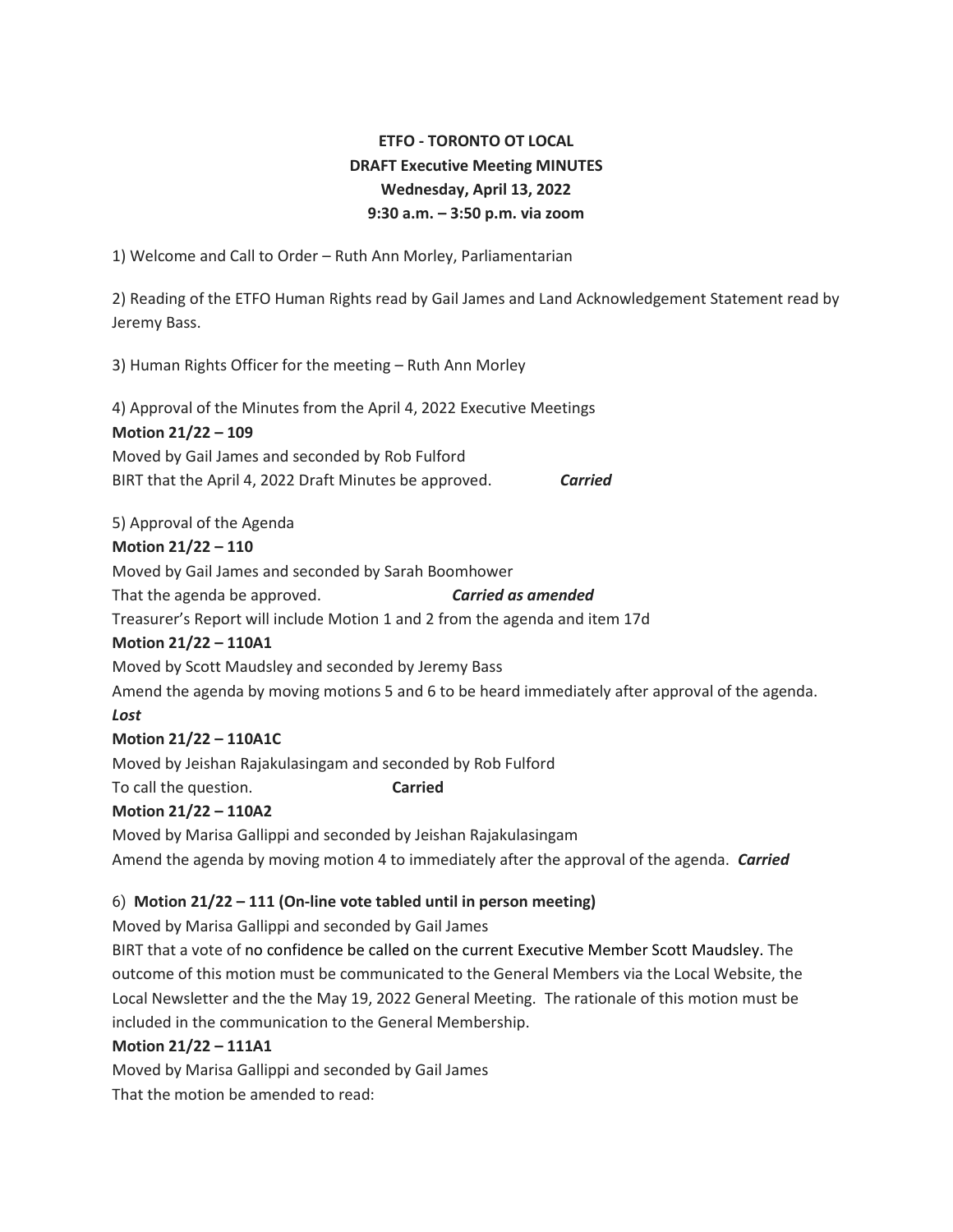BIRT that a vote of no confidence be called on the current Executive Member Scott Maudsley. The outcome of the motion must be recorded in the minutes that are posted on the Local website.

### *Carried as amended*

#### **Motion 21/22 – 111A2**

Moved by Rob Fulford and seconded by Fletcher Jerome

That the motion be amended to read:

BIRT that a vote of no confidence be called on the current Executive. The outcome of the motion must be recorded in the minutes that are posted on the Local website. *Lost*

#### **Motion 21/22 – 111A2C**

Moved by Jeishan Rajakulasingam and seconded by Gail James Move to call the question. *Carried*

7) Treasurer's Report – Gail James

#### a) **Proposed Budget**

Presentation of the proposed budget recommended by the Budget Committee.

#### **Motion 21/22 – 112**

Moved by Rob Fulford and seconded by Fletcher Jerome

Moved to approve the proposed budget as printed with the addition of budget line 638 Racialized Members Committee \$10,000

#### **Motion 21/22 – 112A1**

Moved by Christina Meynell and Marisa Gallippi

Amend budget line 638 Racialized Members Committee to \$12,000. *Carried*

#### **Motion 21/22 – 112A2**

Moved by Gail James and seconded by Sarah Boomhower

Amend budget line 645 Status of Women to \$10,000. *Carried*

#### **Motion 21/22 – 112A3**

Moved by Jeishan Rajakulasingam and seconded by Gail James Amend budget line 634 Political Action to \$20,000. *Carried*

#### **Motion 21/22 – 112A3AA**

Moved by Jeremy Bass and seconded by Christina Meynell

Amend the amendment for budget line 634 Political Action to \$18,000. *Lost*

#### **Motion 21/22 – 112A**

Main motion as amended:

Moved to approve the proposed budget as printed with the addition of budget line 638 Racialized Members Committee \$12,000; budget line 645 Status of Women to read \$10,000; budget line 634 Political Action to read \$20,000. *Carried as amended.*

b) Treasurer's Written Report – see the end of the minutes

- \$100,000 GIC opens April 27. Discussion of investment options.

## **Motion 21/22 – 113**

Moved by Jeremy Bass and seconded by Gail James

That the April 27 GIC be reinvested in a 1 year cashable GIC at 1.20% interest. *Carried*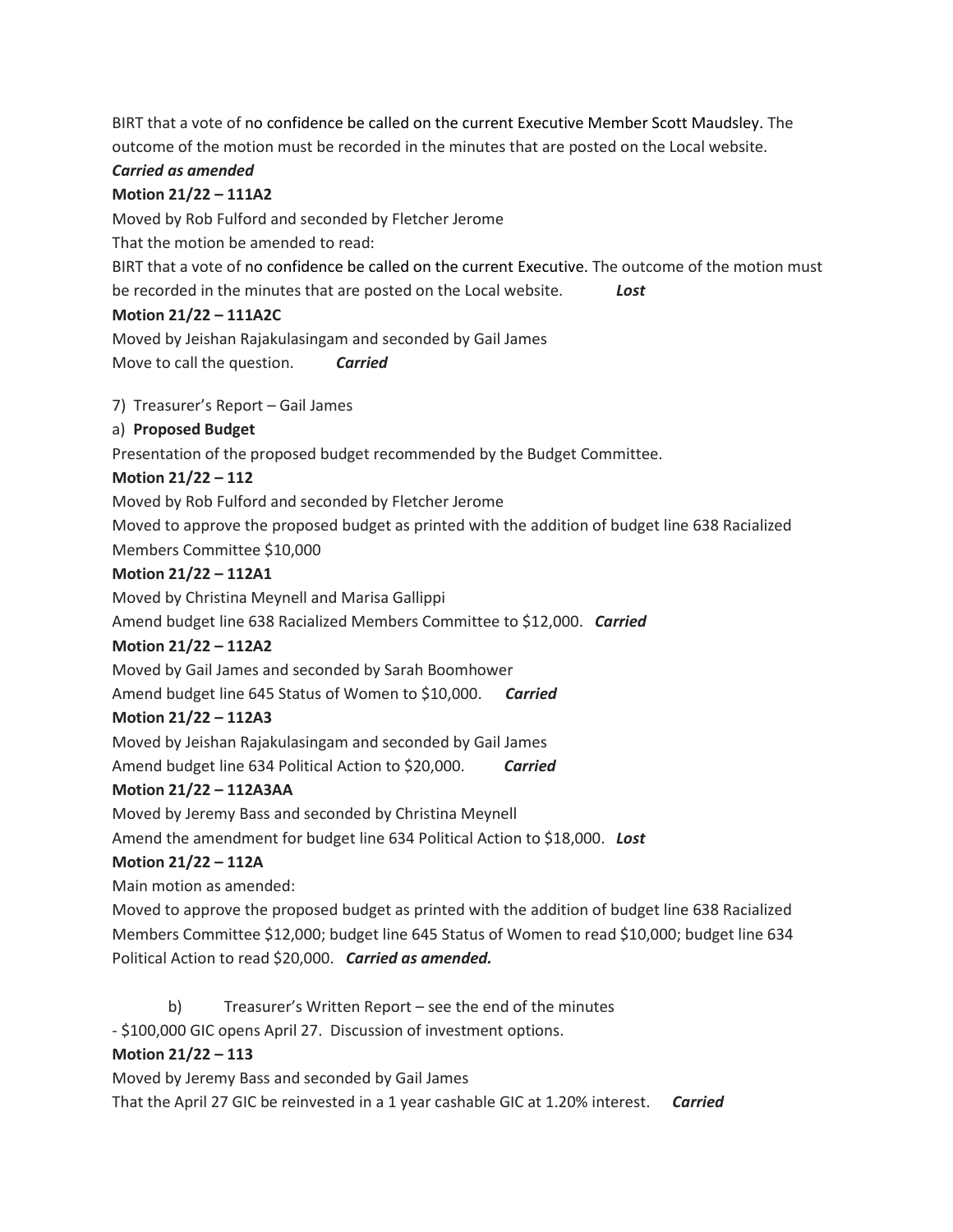c) Motions for financial issues:

#### **Motion 21/22 – 114**

Moved by Jeremy Bass and seconded by Christina Meynell

BIRT if a member is working from home without official documentation to require that, that mileage is reimbursed only if it exceeds to normal travel distance between the member's home and the office. *Lost*

#### **Motion 21/22 – 114C**

Moved by Jeishan Rajakulasingam and seconded by Sarah Boomhowever Move to call the question. *Carried*

#### **Motion 21/22 – 115**

Moved by Gail James and seconded by Jeremy Bass

BIRT the Budget Committee recommends to the Executive that members must indicate if they want a paper of electronic calendar for the 2022 – 2023 calendar year. Method to be decided by the Executive as to how to get this response prior to the distribution by the May 19, 2022 Annual Member Meeting. *Carried*

#### **Motion 21/22 – 116**

Moved by Gail James and seconded by Sarah Boomhower

BIRT that the next Constant Contact which will contain May 19, 2022 meeting information include a message written by the Treasurer about e-transfers and the same message be put on the slide bar of the website. *Carried*

Issue of Executive meeting payment for when Executive members do not attend the entire meeting can be referred to the Policy and Procedure Manual Committee to develop a procedure.

#### **Motion 21/22 – 117a)**

Moved by Jeremy Bass and seconded by Gail James

BIRT costs be paid for the April 13, 2022 Executive Meeting. Cost to come from budget line 610 Exec Expenses. *Carried*

## **Motion 21/22 – 117b)**

Moved by Jeremy Bass and seconded by Gail James

BIRT the May 10, 2022 Executive Meeting be an evening meeting from 5:00 – 9:00 p.m. Cost to come from Budget line 611 Executive Honoraria. *Lost*

#### **Motion 21/22 – 117b) -A**

Moved by Gail James and Jeishan Rajakulasingam

BIRT the May 10 Executive Meeting would be a day time meeting as scheduled but daily released time expenses would not be paid until after the May 19 Annual Meeting can debate and vote on General Meeting tabled motion 21-22 / 10 for a \$19,000 additional expenditure to the budget line. *Lost*

#### **Motion 21/22 – 117b) -AA**

moved by Jeremy Bass and seconded by Marisa Gallippi

That the May 10 Executive Meeting would be deferred until after the May 19 Annual Meeting. *Lost*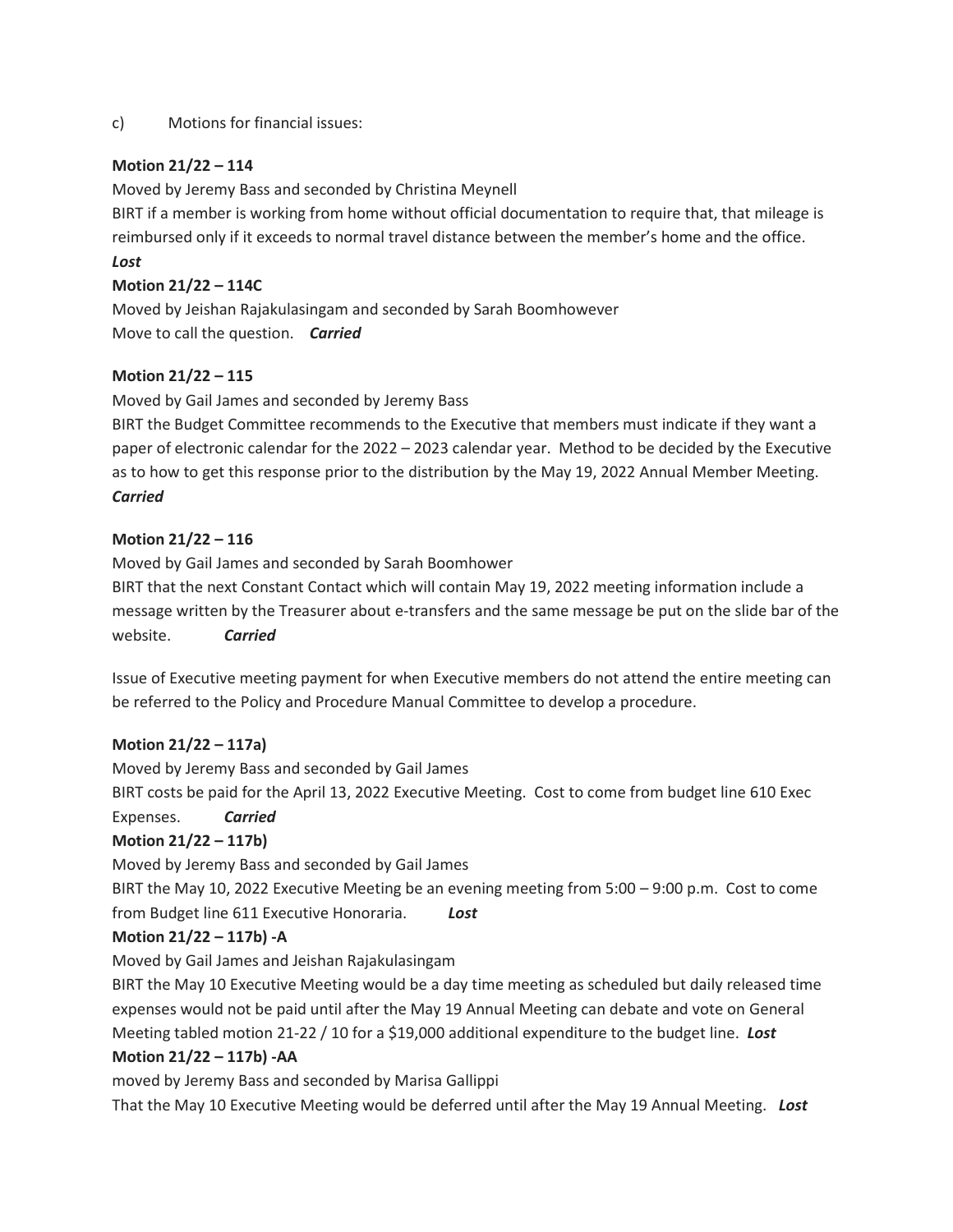The tabled motion 21-22/10 will be lifted from the table as part of financial motions at the Annual Meeting.

8. **Constitutional Amendments from the Executive** approved by mutual concent:

BIRT **Section 3 – Duties of the Executive Members** be renumbered **Section 6 – Duties of Executive Members** and be amended with the addition of a new subsecton c) to read:

7.6.1 The Executive Members shall:

c) serve on at least one committee as Executive Liaison, Chair or member.

BIRT **ARTICLE VII ORGANIZATIONAL DUTIES** be amended by the addition of a new section, **Section 7 – Duties of the Chief Negotiator** to read:

Section 7 – Duties of the Chief Negotiator:

7.7.1 The Chief Negotiator shall:

a) act as Grievance Officer when designated by the President;

b) chair or designate the chair of Collective Bargaining Committee Meetings;

c) act as liaison with the Union Staff Officer and the Local Executive;

d) report to General Meetings and Executive on bargaining issues and the status of negotiations;

e) share as permitted with the Collective Bargaining Committee all communications, procedures and policies from the Union and from the Board;

- f) prepare the agenda for CBC meetings;
- g) present a draft of the proposed preliminary submission to the Local Executive for approval;

h) work with the Union Staff Officer to ensure proposed preliminary submission has Union approval;

- i) present the preliminary submission to the membership for approval;
- j) present the approved preliminary submission to the Board;
- k) conduct negotiations based on the priorities of the Local and the Union directives;
- l) work closely with the Local President and the Union Staff Officer in all matters;
- m) assume other duties as determined by the Executive.

BIRT **ARTICLE VII ORGANIZATIONAL DUTIES** be amended by the addition of a new section, **Section 8 – Duties of Executive Liaisons** to read:

Section 8 – Duties of the Executive Liaisons:

7.8.1 Executive Liaisons shall:

- a. facilitate communication between Committees of the Local and the Executive;
- b. organize and chair the first meeting of the Committee they are assigned to as soon as possible in the fall;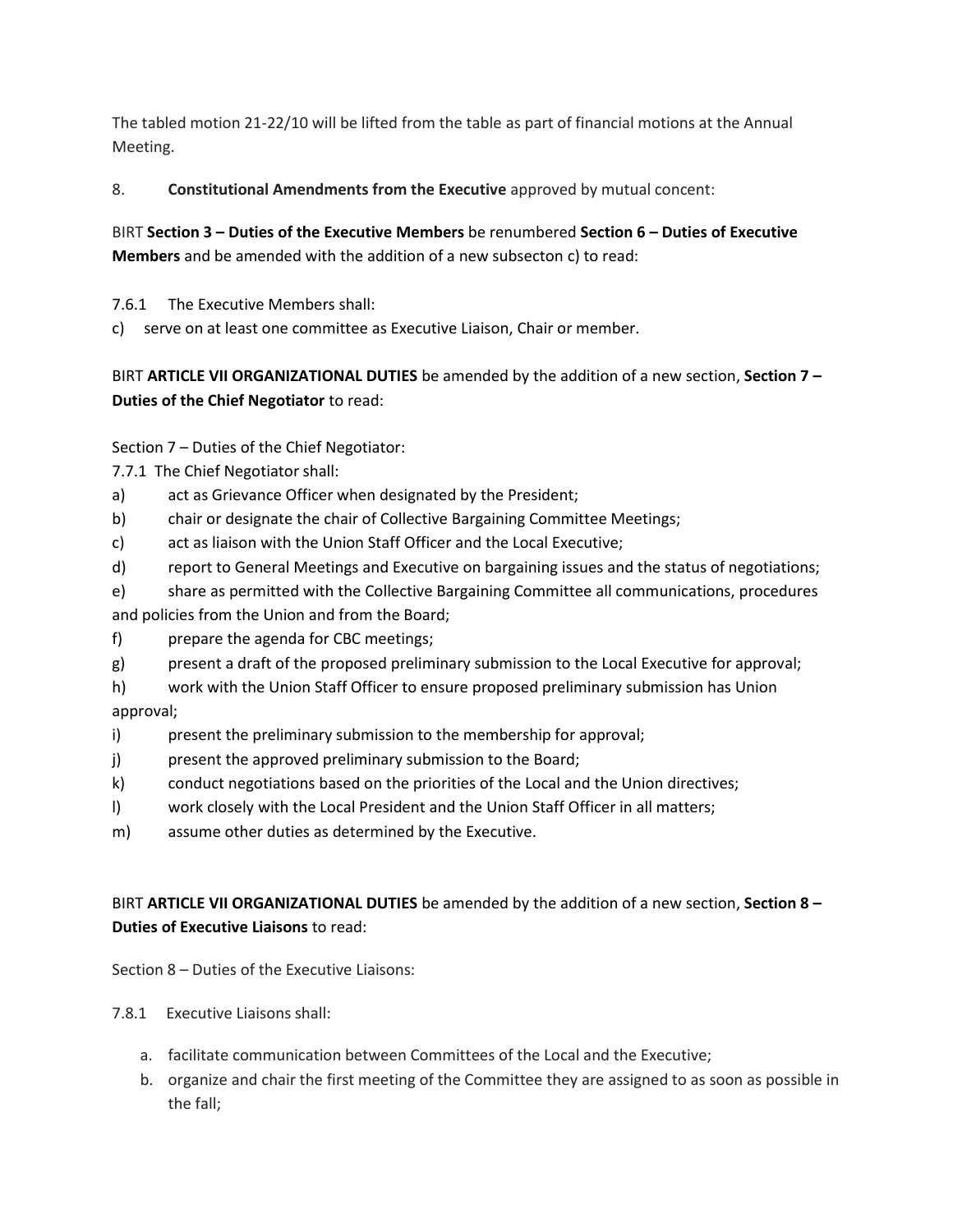- c. conduct the election of the Committee Chair from the members of the committee at the first meeting;
- d. Receive communications from the Committee Chair and share this information with the Executive as required;
- e. Ensure that motions from the Committee that require Executive approval are placed on the Executive Meeting agenda and move these motions;
- f. present the Committee's developed or updated Terms of Reference to the Executive for approval.

BIRT **ARTICLE VII ORGANIZATIONAL DUTIES** be amended by the addition of a new section, **Section 9 – Duties of Committees** to read:

Section 9 – Duties of Committees

- 7.9.1 Committees are responsible to the Local Executive to:
	- a) develop or update Terms of Reference for approval by the Executive;
	- b) elect their own Chair for the Committee and Secretary for the Committee;
	- c) plan events and activities within the budget for the Committee that meet the Terms of Reference of the Committee;
	- d) receive and act upon proposals and referrals from the Local Executive;
- 7.9.2 Chairs of Standing Committees and Ad Hoc Committees shall:
	- a) preparing an agenda for meetings, where appropriate;
	- b) preside at all meetings of the committee;
	- c) submitting approved minutes of all meetings through the Executive Liaison for the next Executive meeting;
	- d) submit committee recommendations through the Executive Liaison for approval at the next Executive meeting;
	- e) provide a summary written report for the Local Annual Meeting;
	- f) track attendance and maintaining all Committee members' expenses including one's own;
	- g) monitor the Committee's budget to ensure that it does not exceed the Committee's budgetary allotment as approved in the Budget;
	- h) submit a proposed budget amount for the following year to the Budget Committee prior to that committee meeting to create a draft budget for the Executive;
	- i) make reports upon request to the Executive and the general membership;
	- j) communicate with the Executive Liaison assigned to the Committee.

#### BIRT **7.4.2 The Collective Bargaining Committee** be renumbered and amended to read:

7.9.3 The Collective Bargaining Committee shall: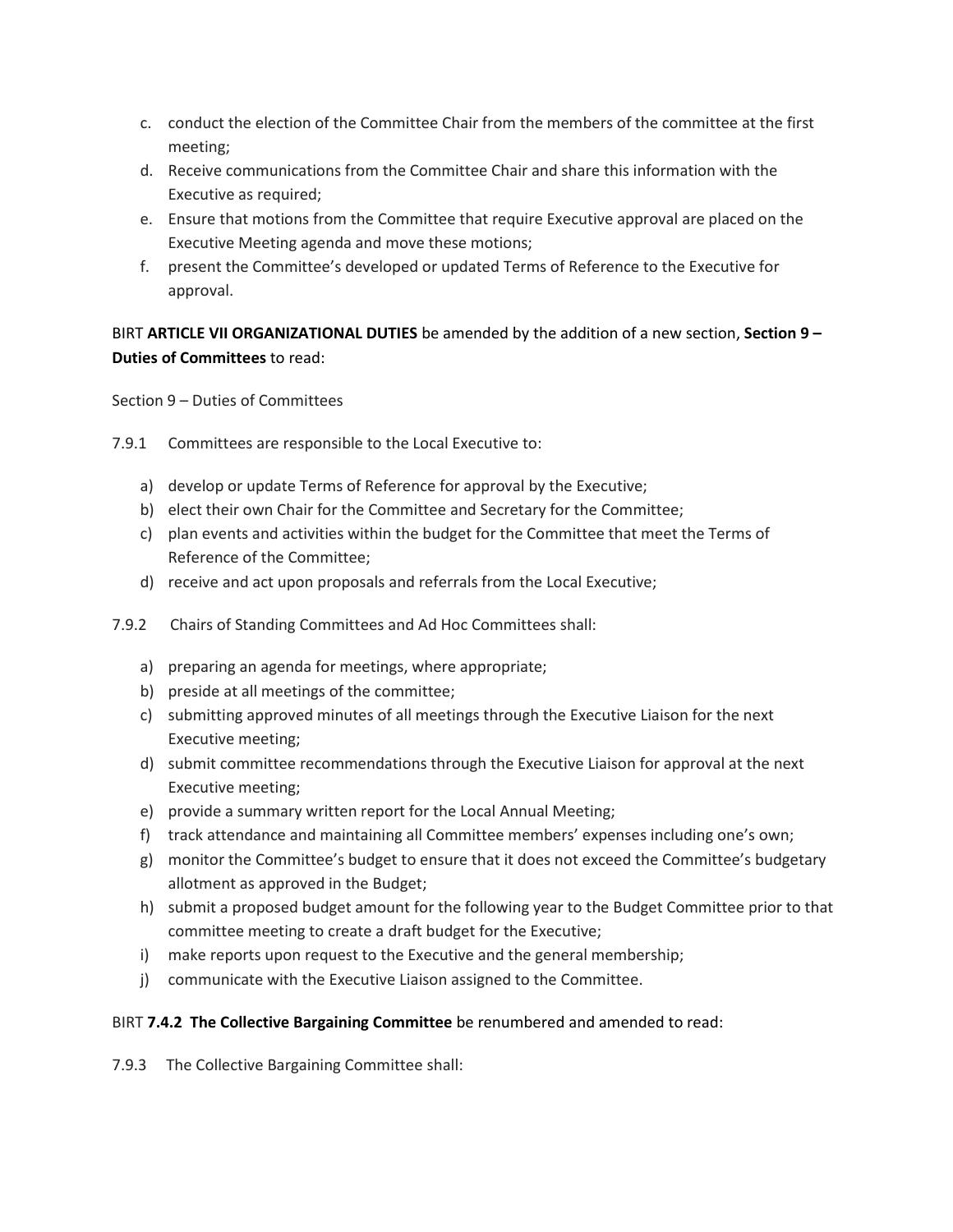- a) consist of the Local President and four (4) other members of the Executive who shall be elected by the Executive at the first Executive meeting each year;
- b) appoint a Chief Negotiator from among the members of the committee;
- c) ensure that the Chief Negotiator shall be recognized as the official liaison with the Board;
- d) appoint a secretary for the committee;
- e) solicit input from the general membership for inclusion in the preliminary submission;
- f) present the proposed preliminary submission to the Local Executive for approval;
- g) ensure that any preliminary submission and collective agreement is approved by the Union prior to a general membership presentation and vote;
- h) present a preliminary submission for a vote at an All Member Meeting;
- i) coordinate a ratification meeting for the collective agreement with the Union's Staff Officer;
- j) prepare for and conduct negotiations under the guidance of the Union Staff Officer;
- k) collect information from and distribute information to the membership of the Local.

BIRT Section 4 – Duties of Committees be renumbered and amended by the addition of a new subsections to read:

#### 7.9.4 **The Executive Committee shall:**

- a) consist of the Released Executive;
- b) meet at least once a month;
- c) report and make recommendations to the Executive;
- d) compile information and articles to be shared with members through newsletters, the Local's website or social media and Constant Contact, review and edit such information;
- e) email draft communications to the Executive prior to going out to the membership;
- f) approve draft communications in person or electronically prior to being distributed by the vice presidents.

#### 7.9.5 **The Budget Committee shall:**

- a) be chaired by the Treasurer;
- b) consist of up to 8 (eight) members;
- c) submit a draft proposed budget to the Executive, for approval at the Local Annual Meeting each year;
- d) update the proposed budget each fall based on actual expenditures and unexpected events and submit to the Executive for approval of a Final Budget at Fall General Meeting;
- e) assist the treasurer in developing investment strategies, where possible, for recommendation to the Executive;
- f) ensure the financial solvency of the Local.

#### 7.9.6 **The Constitution Committee shall:**

- a) Consist of up to 8 (eight) members;
- b) assist members in submitting proposed amendments to the Local Constitution and By-Laws;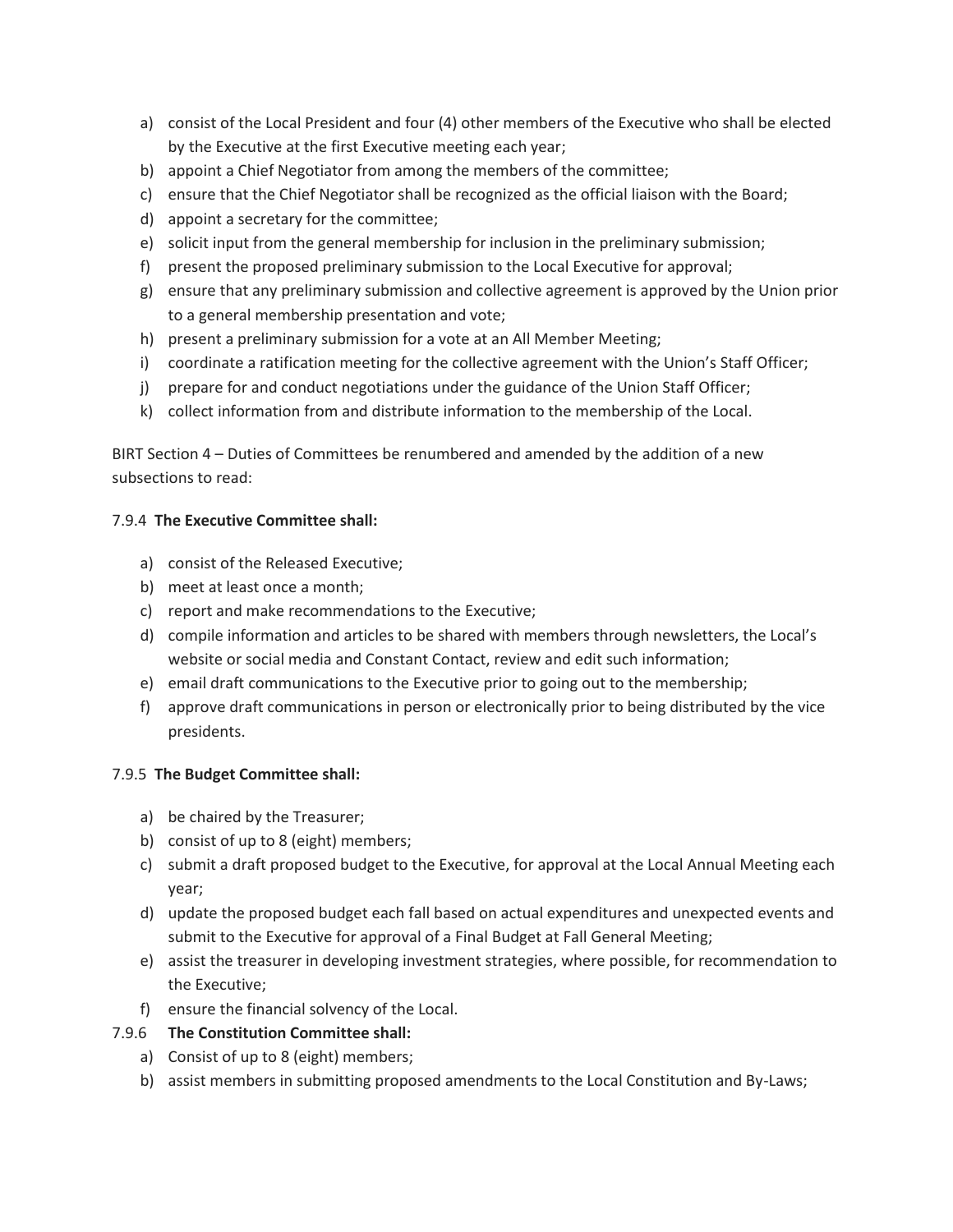- c) identify to the Executive, areas of the Constitution and By-Laws that would benefit from review and revision;
- d) accept on behalf of the Executive proposed amendments to the Constitution and By-Laws;
- e) process the proposed amendments for distribution and notification of members as per time lines in the Constitution and By-Laws;
- f) develop proposed By-Laws to augment and clarify the Constitution;
- g) ensure that a revised Reference Book is available each year, in the fall, containing the updated Constitution, By-Laws, Terms of Reference for Committees, Policy and Position Statements, Operating Procedures, and Procedures of the Local and update as required throughout the school year;
- h) follow the Terms of Reference for the Committee.

#### 7.9.7 **The Elections Committee shall:**

- a) be appointed or elected by the Executive;
- b) consist of at least four (4) Active Members on the committee may not run in elections held in that school year;
- c) recommend to the Executive the appointment of an Elections Officer, from outside the Local;
- d) ensure the Executive adhere to constitutional timelines for both nomination and election processes in any elections;
- e) ensure that all nomination forms, communications about elections, and campaign guidelines comply with the election procedures in the Constitution and By-Laws;
- f) not have members serve if they are a sitting Executive member or candidate running for elected office;
- g) be responsible for those duties listed in the Terms of Reference for the Committee.

#### **7.9.8 The Equity and Social Justice Committee shall:**

- a) consist of at least four (4) Active Members;
- b) be appointed or elected by the Executive;
- c) be responsible for those duties listed in the Terms of Reference for the Committee.

#### **7.9.9 The New Member Committee shall:**

- a) consist of at least four (4) Active Members;
- b) be appointed or elected by the Executive;
- c) be responsible for those duties listed in the Terms of Reference for the Committee.

#### **7.9.10 The Political Action Committee shall:**

- a) consist of at least four (4) Active Members;
- b) be appointed or elected by the Executive;
- c) be responsible for those duties listed in the Terms of Reference for the Committee.

#### **7.9.11 The Racialized Members Committee shall:**

- a) consist of up to eight (8) Active Members;
- b) be appointed or elected by the Executive;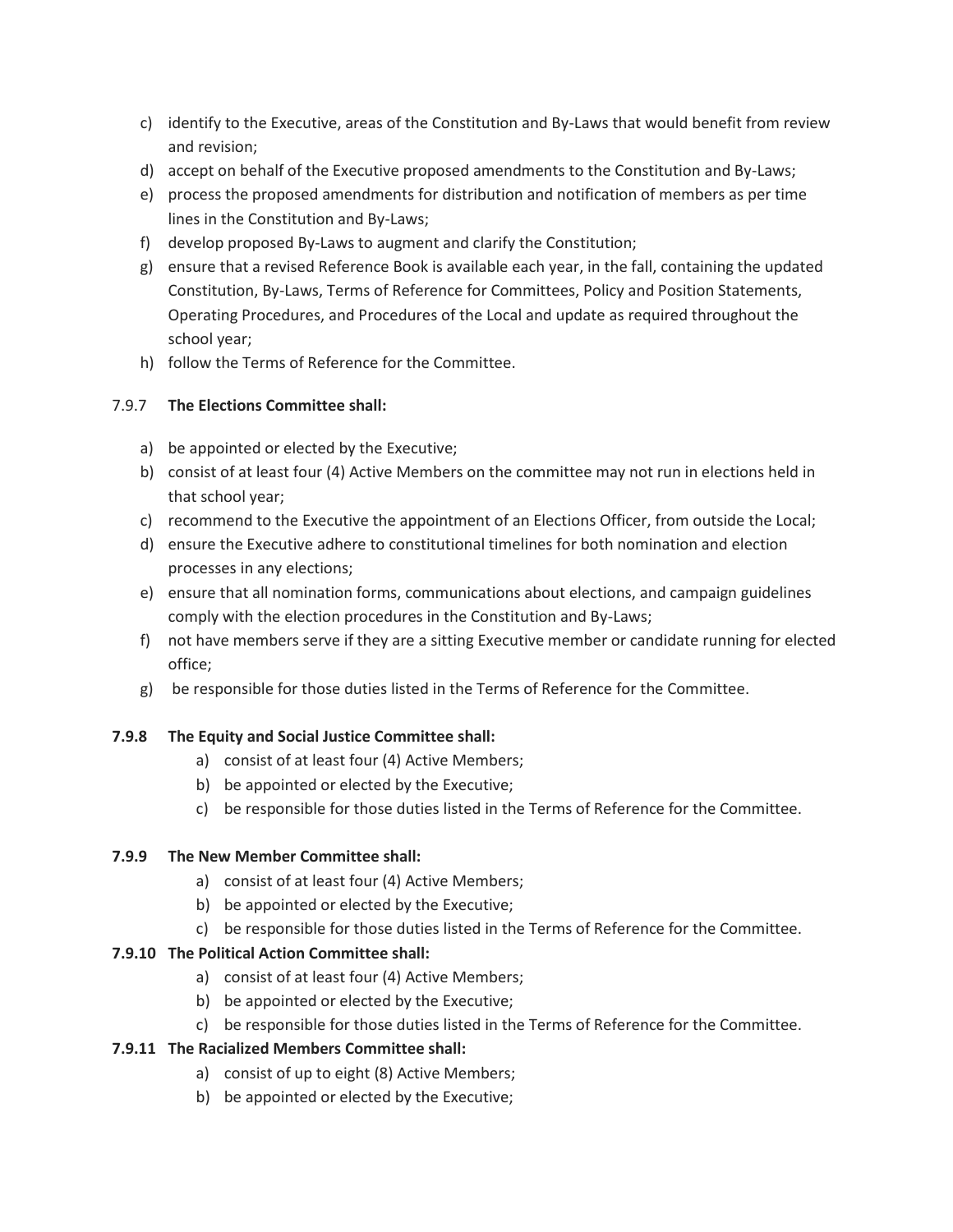c) be responsible for those duties listed in the Terms of Reference for the Committee.

#### **7.9.12 The Social Committee shall:**

- a) consist of up to eight (8) Active Members;
- b) be appointed or elected by the Executive;
- c) be responsible for those duties listed in the Terms of Reference for the Committee.

#### **7.9.13 The Status of Women Committee shall:**

- a) consist of up to eight (8) Active Members;
- b) be appointed or elected by the Executive;
- c) be responsible for those duties listed in the Terms of Reference for the Committee.

BIRT **ARTICLE VIII – MEETINGS** Section 1 – General Meetings be 8.1.2 and 8.1.3 be amended to read:

8.1.2 A Fall General Meeting shall be held no later than November 30 of each year. The agenda items shall include:

- a) a report from the ETFO Annual Meeting;
- b) a by-election for any unfilled Executive positions as required by By-Law IV;
- c) amendments to By-Laws of the Local;
- d) approval of the Final Budget of the Local;
- e) presentation of the auditor's report
- f) a 15 minutes question and answer period as a timed item at the end of the meeting.

8.1.3 A Winter General Meeting shall be held no later than February 28 of each year. The Agenda items shall include:

- a) the election of Delegates to ETFO Annual Meeting;
- b) approval of resolutions for the ETFO Annual Meeting;
- c) a by-election for any unfilled Executive positions as required by By-Law IV;
- d) amendments to the By-Laws of the Local;
- e) introduction of candidates for the next year's Executive;
- f) a 15 minutes question and answer period as a timed item at the end of the meeting.

#### And the deletion of 8.1.7

BIRT **ARTICLE VIII – MEETINGS** Section 2 – Local Annual Meeting 8.2.2 b) and d) be amended to read:

- b) approve the Proposed Budget for the next fiscal year;
- d) consider amendments to the Local Constitution in accordance with Article XII and By-Law V;

BIRT **ARTICLE VIII – MEETINGS** Section 3 – Executive Meetings 8.3.2 be amended to read:

8.3.2 Approved minutes of Executive Meetings shall be posted on the Local's website.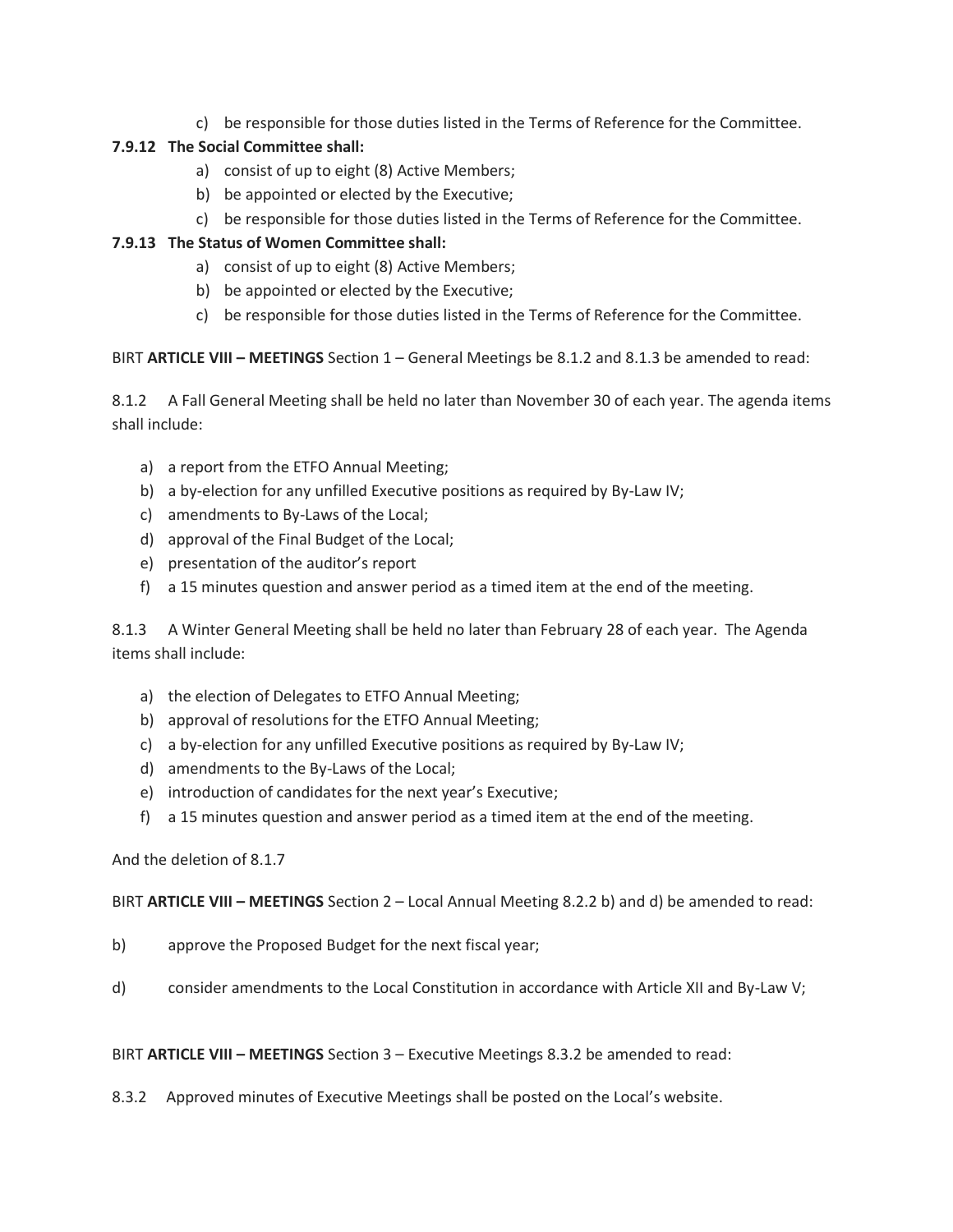BIRT **ARTICLE IX – EXECUTIVE ELECTIONS** Section 1 – Eligibility subsections 9.1.2 and 9.1.3 be amended to read:

9.1.2 To stand for the office of president, first vice-president or treasurer a candidate must have served at least one (1) year on the Local Executive unless no eligible candidate is nominated.

9.1.3 Candidates for all Released Executive positions must comply with the consecutive term limits listed in 6.1.4.

BIRT **ARTICLE IX – EXECUTIVE ELECTIONS** Section 2 – Nominations be amended by the addition of new subsections to read:

9.2.4 Nomination forms shall include a description of the responsibilities of the various executive positions and the eligibility requirements of each position, if any.

9.2.5 The Elections Officer shall send the Campaign Guidelines for Executive Election Candidates to each eligible candidate within three (3) calendar days from when the nomination form is received by the Elections Officer or designate.

9.2.6 Once nominations are closed, the names of candidates and the positions they are running for shall be posted in alphabetical order on the local website within three (3) school days.

BIRT **ARTICLE IX – EXECUTIVE ELECTIONS** Section 3 – Election Procedures 9.3.5 and 9.3.6 be amended to read:

9.3.5 Votes will be counted in order of President, First Vice-President, Vice-Presidents, Treasurer, Secretary and Executive Member. If a candidate is successful for a position, his/her name will be removed from subsequent vote counts. In the case of a tie for an Officer position or for the final Executive Member position, a re-vote will be held between the tied candidates only.

9.3.6 If paper balloting is used:

- a) The ballots shall be distributed, collected and counted in a sequestered space under the supervision of the Elections Officer by poll clerks that are not members of the Local.
- b) Each candidate or scrutineer of the candidate's choice may observe the counting of the ballots. A scrutineer must be a member of the Local.
- c) The ballots shall be destroyed thirty (30) days following the vote count.

And that 9.3.9 be deleted.

BIRT **ARTICLE IX - EXECUTIVE ELECTIONS** Section 5 – By-Elections be deleted and replaced by the new By-Law IV Vacancies.

BIRT **ARTICLE IX- EXECUTIVE ELECTIONS** Section 4 – Elections Officer be amended to read: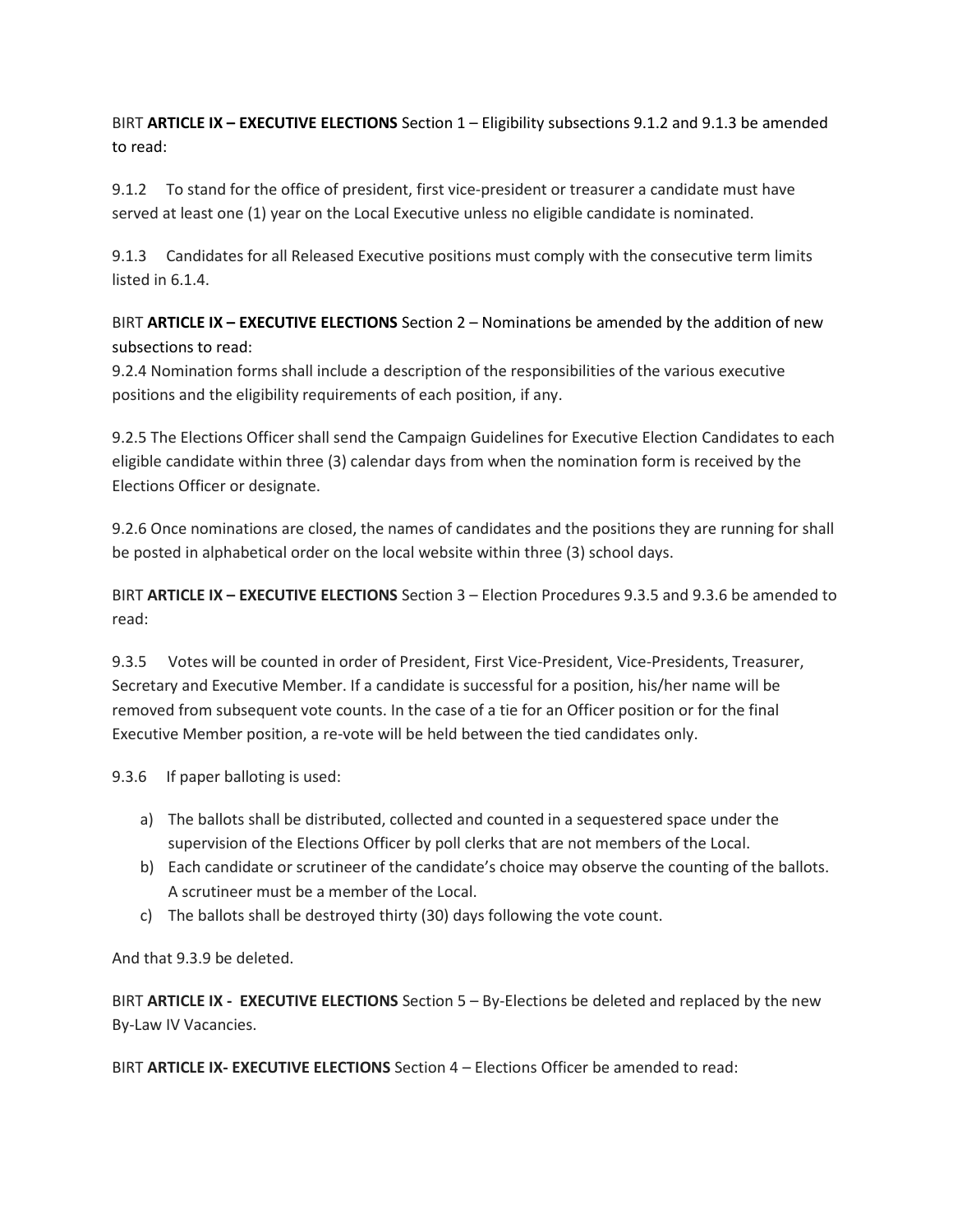9.4.1 Annually, in accordance with the Constitution, the Elections Committee shall recommend to the executive the appointment of an Elections Officer from outside the Local.

9.4.2 The Elections Officer is a paid position with compensation determined by a procedure approved by the Executive.

9.4.3 When appointed, the Elections Officer will work with the Elections Committee to implement requirements and election procedures of the Constitution and By-Laws, and the approved nomination forms and Campaign Guidelines.

9.4.4 In the event the Elections Officer is unable to complete their duties, the Election Committee Chair and Parliamentarian will conduct the duties of the Elections Officer until a new Elections Officer can be recommended by the Committee and approved by the Executive.

9.4.5 The Elections Officer duties will begin at the opening of nominations and conclude once the Elections Officer submits their summary report (not later than May 30 of that year).

9.4.6 The Elections Officer shall maintain confidentiality regarding the Local elections.

9.4.7 The Elections Officer shall use the independent Election Officer email account.

9.4.8 The Elections Officer shall post, on the local's website, the names of all candidates and the position for which they are running, organized by category for all local elections within 2 school days of the close of nominations.

9.4.9 The Elections Officer shall email candidates confirming receipt of nomination within 3 school days after the nomination has been received. Included with this email will be an electronic copy of the approved Campaign Guidelines.

9.4.10 The Elections Officer will receive, investigate, and report on any violations of Campaign Guidelines as per the Campaign Guideline violations process.

9.4.11 The Elections officer will introduce candidates, by category, who are running for the Executive election, at the Local's Winter General Meeting.

9.4.12 The Elections Officer shall request post election results on the website no later than three (3) school days after the meeting at which elections were held.

9.4.13 If paper voting is being used, the Elections Officer shall preside over any poll clerks and ballot preparation, distribution, collection, counting and ruling on spoiled ballots.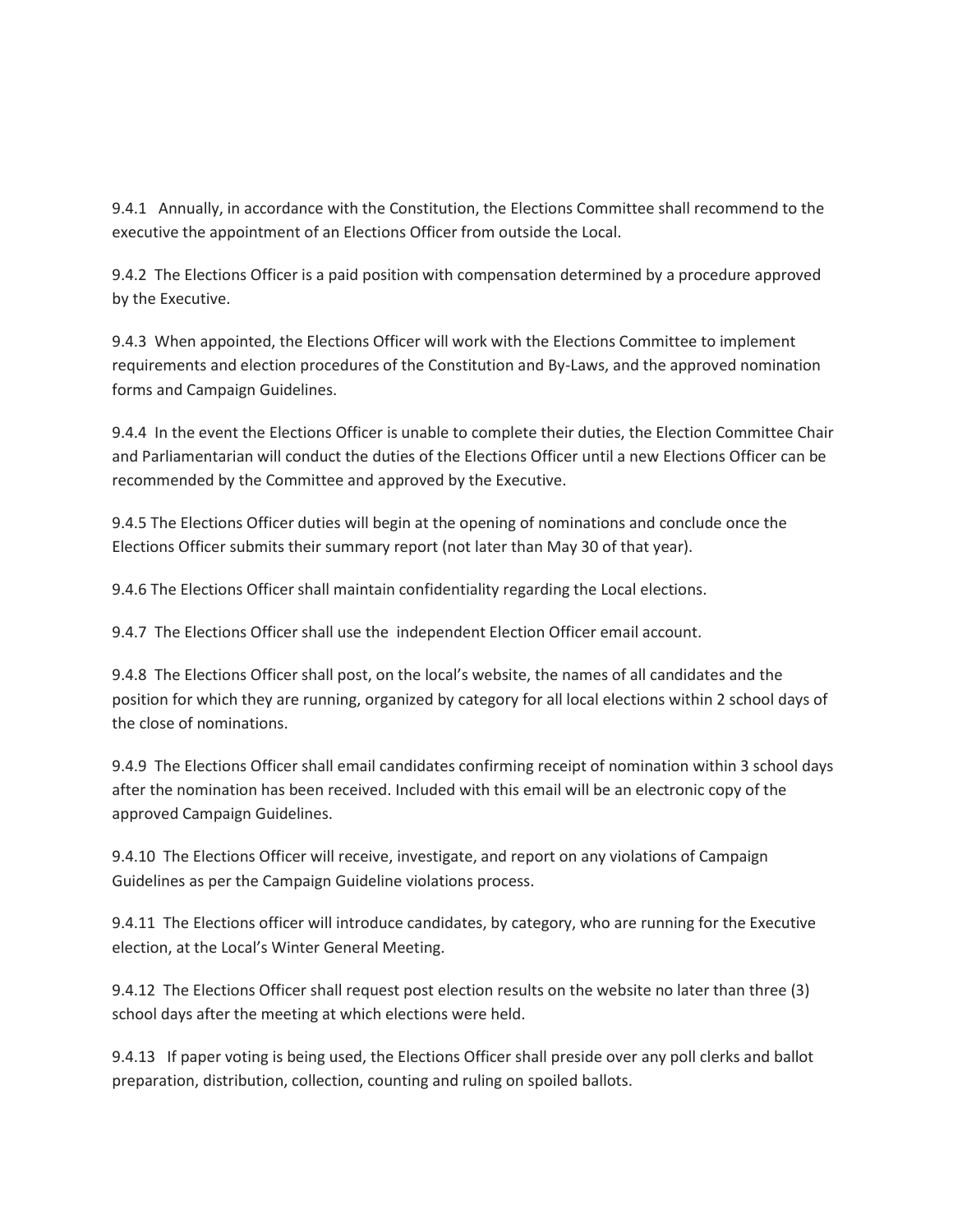9.4.14 At each meeting where an election is being conducted, the Election Officer will:

- a) Introduce the candidates for each position in alphabetical order by last name;
- b) Offer each candidate an opportunity to address the members for up to 2 minutes
- c) Preside over the conducting of the vote immediately following the speeches for that position;
- d) Announce election results and declare the winning candidate or the candidate acclaimed;
- e) maintain a copy of the vote results for 30 days after the election.

#### 9. **May 19 Annual Meeting**

Moved by Rob Fulford and Seconded by Fletcher Jerome

#### That **Motion 21/22 – 89A a) be amended** to read:

BIRT The May Annual Meeting be a fully virtual meeting. Cost to come from 621 Meeting – Local AM. *Carried*

Moved by Jeremy Bass and Seconded by Marisa Gallippi

Motion 21/22 – 118

That the deposit at the Westin Harbour Castle be applied to the August 22 – 23 Strategic Planning Meeting of the Executive.

Motion 21/22 – 118A

Moved by Jeishan Rajakulasingam and seconded by Gail James

Amend August 22 -23 to read "following the ETFO Annual Meeting August 18 p.m. – August 20.

*Carried as amended*

Moved by Jeishan Rajakulasingam and Seconded by Gail James

#### **Motion 21/22 - 119**

To change the orders of the day to extend the meeting until 4:30 p.m. *Carried*

Moved by Jeremy Bass and Seconded by Rob Fulford

#### **Motion 21/22 – 120**

BIRT if the hotel is not available for August 18 – 20 that we would seek a booking for August 22 – 23. Carried.

Quorum Lost 4:00 p.m. Adjournment.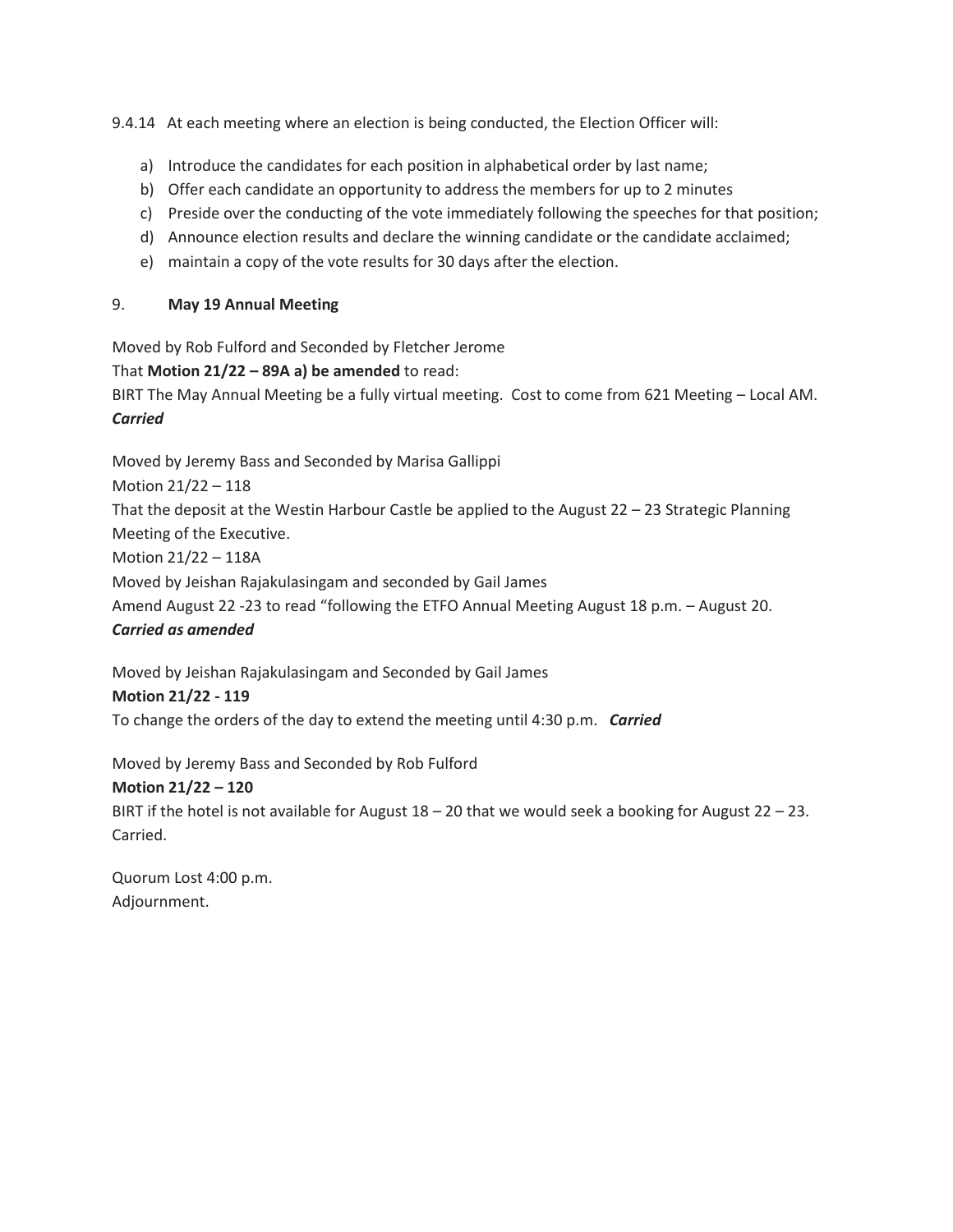# Treasurer Report

As of April 8/22, assets in the chequing account are \$236,376.20. GICs are \$825,000. Total Current assets and Liabilities and Equity are \$1,061,376.20. Two credit card payments are due April 25/22. The amount of \$110.00 Non-current Assets 125 clearing concerns a cheque that I am investigating that was cashed twice. The member has offered to pay back the extra amount and will be sending an e-transfer.



# **1.Balance Sheet as of April /22**

## **ASSETS**

#### **1. GIC Account Holdings**

A \$100,000 one year non-redeemable GIC will mature on April 27/22. The interest rate is 0.4000% and the anticipated interest will be \$400. I have received the following personalized quotes from the bank manager for the reinvestment. Hopefully these can be read ahead of the meeting so that a direction as to how to proceed can be decided. Then I can inform him of our Executive's decision.

# **One Year Cashable**

The One-Year Cashable GIC offers a competitive interest rate and maximum flexibility, without the need for a long-term commitment. It's cashable at any time, and interest is paid right up to the date it's cashed as long as you've **held the investment for 30 days or more.** Guaranteed interest rate for one year on minimum investment of \$1,000 to a maximum of \$999,999.99. Included below are indication rates, which are subject to change at any time without notice, for amounts of \$100,000 CAD:

| <b>Term</b> | <b>Rate</b> |
|-------------|-------------|
| 1 year      | 1.20%       |

## **One Year Non-Redeemable**

The One-Year Non-Redeemable GIC offers a competitive interest rate. It's not redeemable prior to maturity. Guaranteed interest rate for one year on minimum investment of \$1,000. Included below are indication rates, which are subject to change at any time without notice, for amounts of \$100,000 CAD: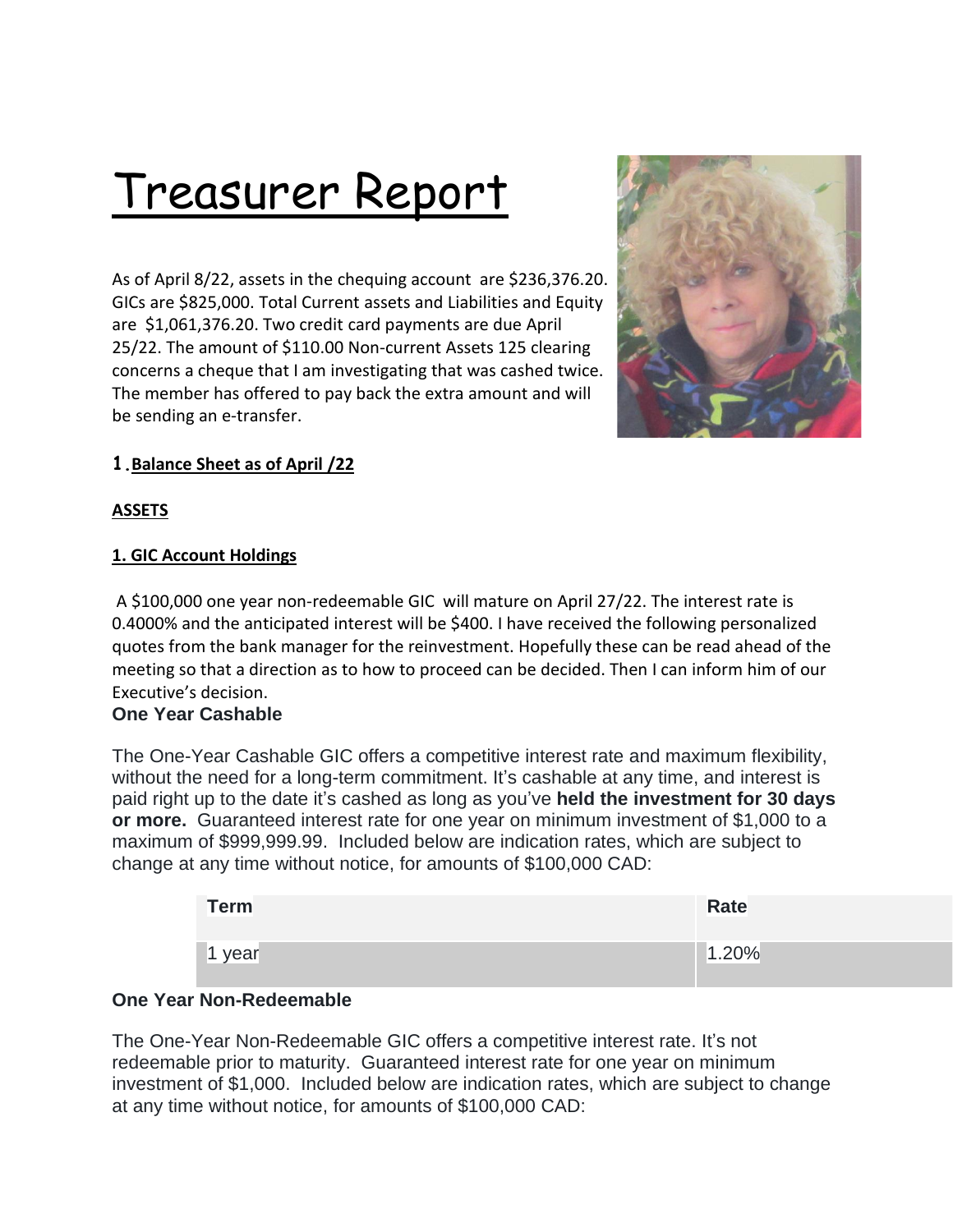| Term   | <b>Rate</b> |
|--------|-------------|
| 1 year | 2.00%       |

# **Two Year Non-Redeemable**

The Two-Year Non-Redeemable GIC offers a competitive interest rate. It's not redeemable prior to maturity. Guaranteed interest rate for two years on minimum investment of \$1,000. Included below are indication rates, which are subject to change at any time without notice, for amounts of \$100,000 CAD:

| <b>Term</b> | Rate  |
|-------------|-------|
| year        | 2.50% |

## **Local GICs:**

**1). 1 year non-redeemable for \$25,000-collateral for credit cards-0.6000%-matures Jan.26/23—anticipated interest \$150.41**

**2). 1 year redeemable for \$250,000-0.4500%-matured Nov. 2/21-put towards purchase of \$500,000 GIC—interest was \$1,125.00**

**3). 1 year non-redeemable for \$100,000-0.4000%-matures April 27/22—anticipated interest \$400.00**

**4). 1 year cashable for \$200,000-0.3500%-matures Oct.6/22-anticipated interest \$700.00**

**5). 1 year cashable for \$500,000-0.5500%-matures Nov. 24/22-anticipated interest \$2,750.00**

**2.Budget vs. Actuals Sheet INCOME**

**-Budget Line 405 ETFO Fee Rebates-** The final payment for this fiscal year will be in May/22.

**-Budget Line 420 Local Levy-** April 1/22 a Levy Deposit from TDSB was received for \$1,889.18.

**-Budget Line 440 Uncategorized Income-**\$28.18 is from the cash back rewards on the First VP's Mastercard. **EXPENSES**

**-Budget Line 600- Accounting-**This budget line is expensed at \$16,331.79 to a budget line of \$16,000. I have asked Targeted how much more funds they feel they will need to complete this year's financials and how much they would project for next year. I will inform you once I get the information. However, I believe this budget line will have to be presented to the Members for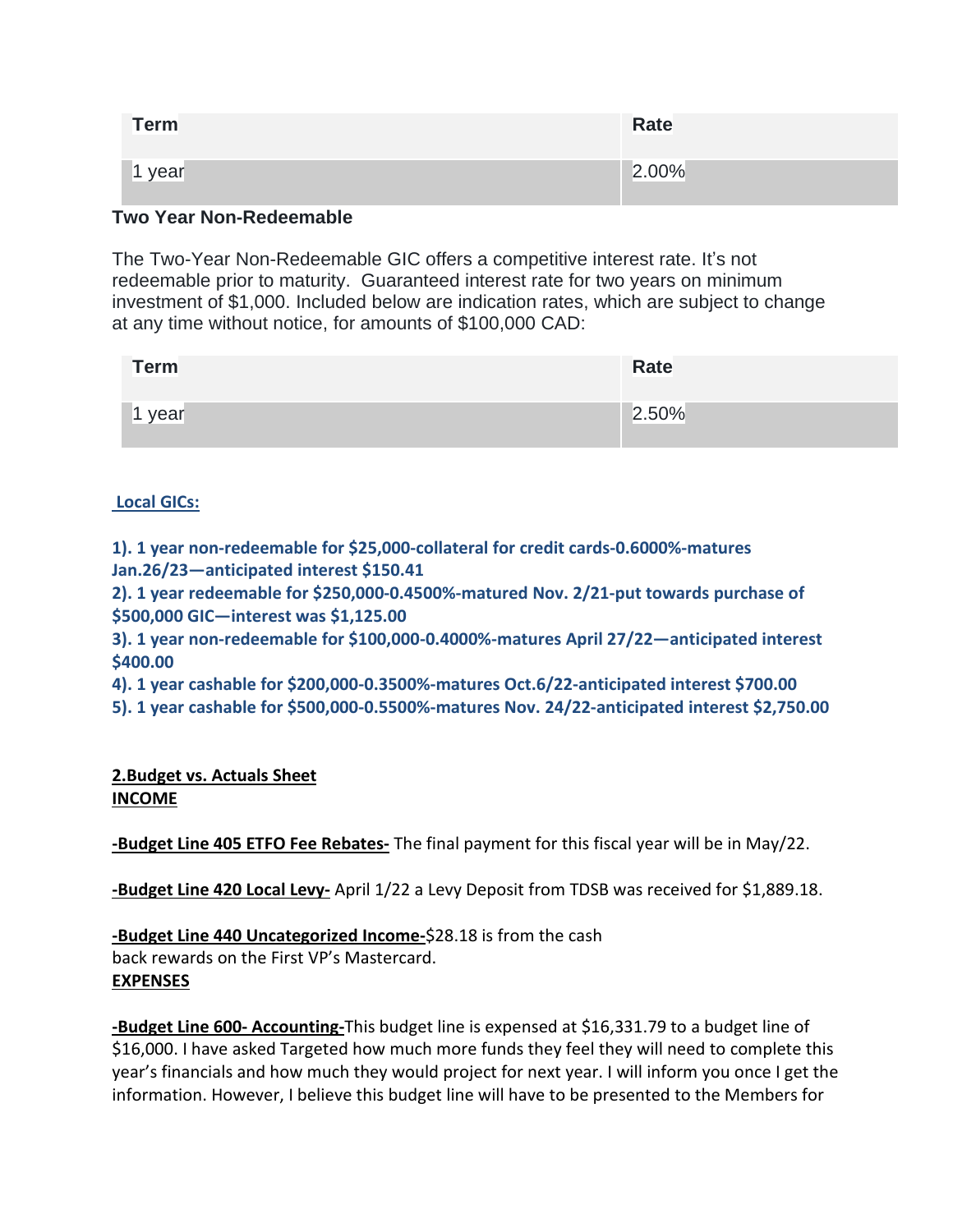an increase. With local assets of over one million dollars, having a bookkeeper to do checks and balances beyond what the local does is necessary. See the question and answer section of this report for information about a contract with the local and Targeted Accounting.

**-Budget Line 603-Children's Charities-**\$15,003.00 of an \$18,000 budget has been spent which are all from last year's cheques. This total includes a new cheque issued Feb.23/22 for \$1667 to MHL Play-More Program who did not receive last year's cheque. Justice for Children and Youth, when I contacted them about their uncashed cheque, said that they didn't believe they had received the cheque and would get back to me, but they haven't as yet. The Children's Charity form for donations that finally got onto the website, but without members knowing about it probably has not been used. I did ask for it to be mentioned in the newsletter and in the latest Constant Contact but my request was not put into practice.

-**Budget Line 604-Committees-**this budget line now has \$7,174.50 expensed to an upgraded budget of \$13,000. This budget line will be used by mainly by the Racialized Committee for events and planning meetings and also by committees other than those listed below: **-608-Elections, 609-Equity and Social Justice, 628-Member Involvement, 634-Political Action, 635-Professional Learning, 644-Social, 645-Status of Women**

-**Budget Line 607-Dependent Care-** \$6,5300.00 has been expensed to an upgraded budget of \$12,000. Has the Executive decided whether or not all dependent care expenses would be expensed to this budget line as opposed to individual committee budget lines?

## -**Budget Line 608-Election-**This budget line of \$40,000, has had

\$16,218.88 expensed. Other known expenses yet to be recorded in the financials are meal reimbursements for planning meetings, cost of printing of candidate profiles \$3,384.35, cost of EO ( up to \$15,000), \$3,300 for IT for the Feb.24/22 Member Meeting and cost of IT for the May Member Meeting.

-**Budget Line 611-Executive Honouraria—**This budget line of \$18,000, has had \$14,378.30 expensed to it. All Executive who attend Executive Meetings held outside of the regular school day receive a payment of \$150. Two June/21 Executive meetings, one August meeting and one Jan./22 meeting are expensed to this budget line at present.

-**Budget Line 620 -Meetings-ETFO AM—**\$13,888.92 has been expensed to a budget of \$9,000.00. Meal allowances for members not attending the meeting in person and delegate and alternate honoraria are expensed to this line. The new budget will cover these expenses this August.

-**Budget Line 625 Meetings -Monthly Executive—**This budget line of \$4,500.00 has had expenses of \$6,047.62. Executive members being released from daily teaching assignments, secretary minutes and hiring a Parliamentarian are the reasons for the over expenditure. The last recorded meeting in the financials was on March/22. Prior to this year, night meetings were the order of the day and there was enough money in budget line 625 Meetings-Monthly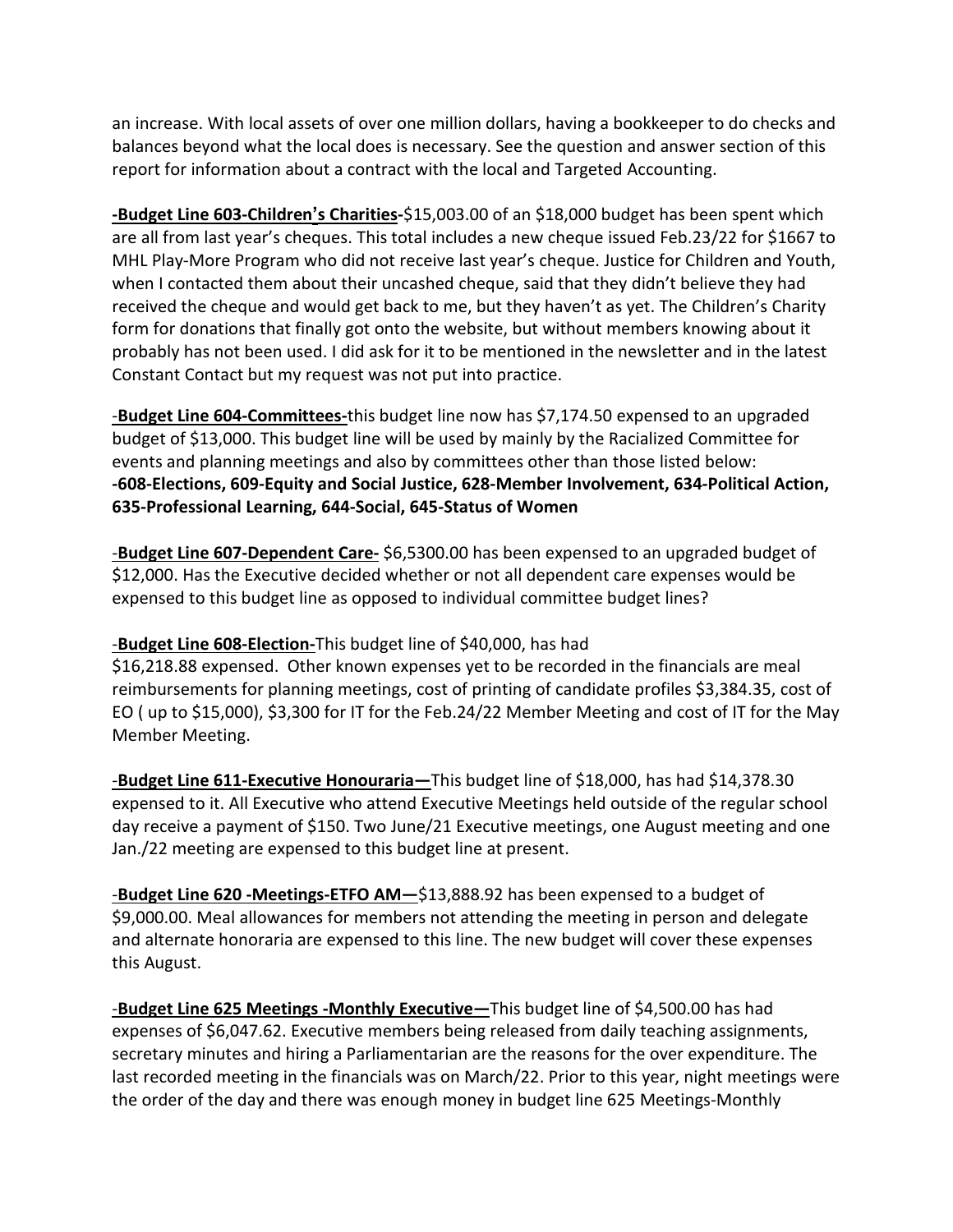Executive for this purpose. However, even though there are more invoices to be expensed, there is no more budget for this budget line. It will probably need to be addressed at the May Member Meeting.

-**Budget Line 634- Political Action—**This budget has \$10,000 for the Indigenous Spirit Fund that has been expensed to this budget. It is not recorded in the financials at present as the credit cards have not been paid. The expense was put on a credit card. Therefore \$10,000 + \$270.66=\$10,270.66 will be expensed to a budget of \$12,500.

-**Budget Line 635-Professional Learning Committee-**Out of a budget of \$10,000, \$249.83 (for dinner reimbursements for the Tips and Strategies workshop) has been expensed. \$1,101.75 for printing of Spring Workshops to accompany the Newsletter will also be expensed to this budget line.

-**Budget Line 635-Professional Rebate-**Out of a budget of \$45,000, \$39,211.01 has been expensed. There are still reimbursements that have been submitted and are to be approved for this budget line. It is stated on the form that payments would be made as long as the budget allows.

-**Budget Line 640-Release Time Daily-** is the budget line to which this year's all day Executive Meetings are expensed. It was recommended by the Executive to suggest that this budget line be increased by \$19,000. However, I recorded that this motion was tabled, but not sure why as the facts were clearly presented and the reasons for the increase. As of April 8/22, \$8,848.33 has been expensed to an \$8,000 budget. However, this does present a problem. This is the budget line for which this year's all day Executive Meetings are expensed for all non-full time released Executive Members. Pay is at the daily rate for OTs. The last time an Executive Meeting that was expensed to this budget line was Jan.25/22. The budget line was set before the August Strategic meeting where the Executive decided on all day meetings. I did, in many of my Treasurer Report booklets put information and mathematical figurings showing that there wasn't enough money in the budget line for all day meetings with the budget that was alloted. However, members of the Executive didn't acknowledge this. I as the Treasurer can only inform the Executive, I can't make the Executive acknowledge my information if for some reason it has chosen to overlook the information that I shared. But I did do my Treasurer duty many times and warned the Executive.

Too many things were set in motion after the budget was formed in May last year. I especially am appreciative of Ruth Ann's suggestion to have the final budget made in the fall and approved by the members when more information is known after the election and after the end of the fiscal year finances. I will go over this when I go over the draft proposed budget at the Executive Meeting.

-**Budget Line 641-Released Officers** was motioned to be overspent by up to \$176,000 at the Feb.24/22 Member Meeting. The original budget was \$334,600.00 + \$176,000=\$510,000. As of March 8/22, \$156,887.01 has been expensed. However, the TDSB invoices for Jan./22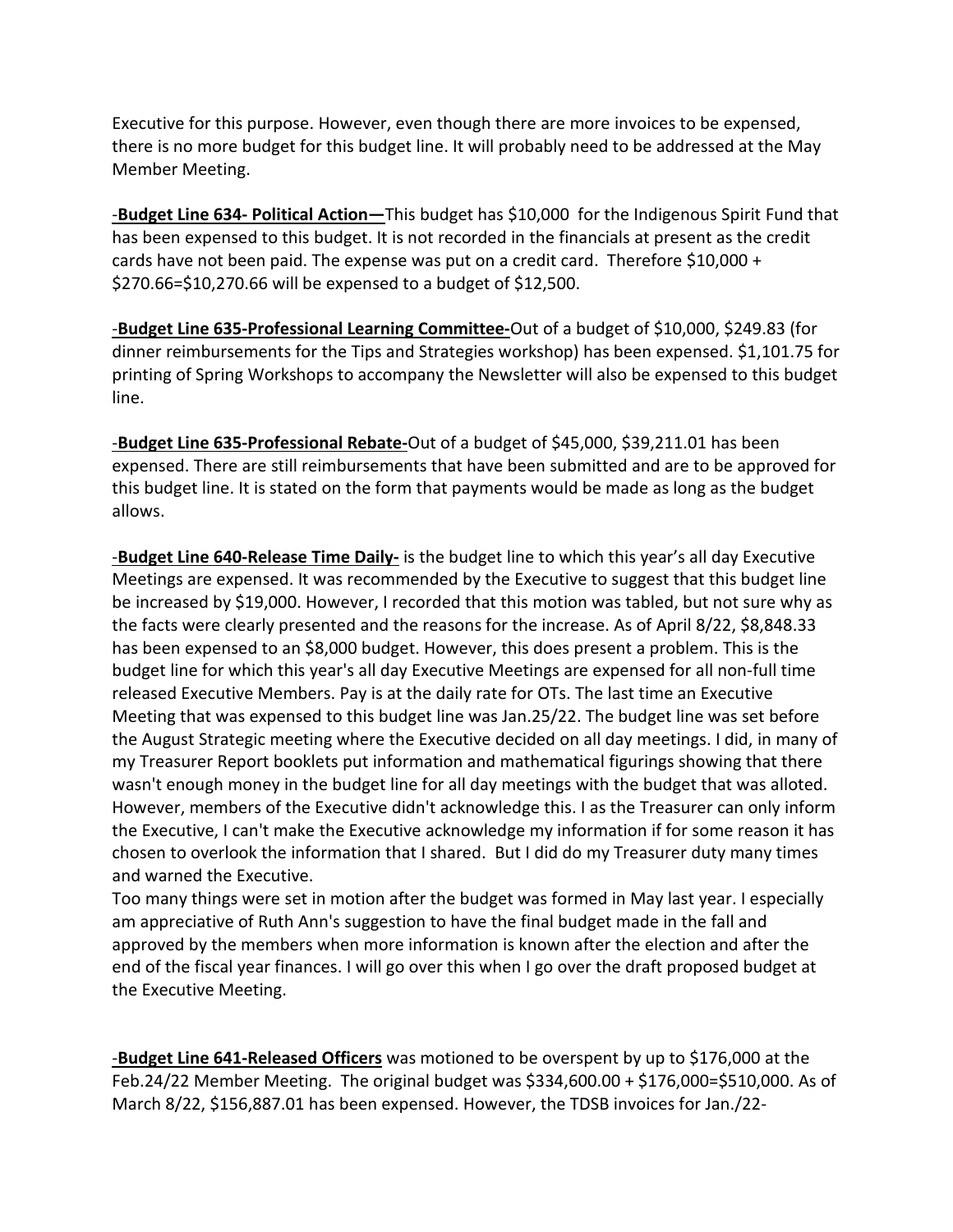March/22 for 5 Released Officers have been received and need to be paid from this budget line. Christina Meynell's salary begins Dec. 17/21. Sophie Kroesen's medical leave salary is expensed to this budget line as well. The President's 100% salary and Second VP's 75% salary will be reimbursed to the local from ETFO. Once again, unplanned incidents appeared that could not have been predicted.

# FREQUENTLY ASKED QUESTIONS

# 1. IS THERE AN E-TRANSFER SCHEDULE?

As members can now send their reimbursement forms directly to Targeted Accounting within 30 days of a meeting or an event, and signing officers can approve invoices when they appear in their emails. There is no strict timeline for reimbursements. The date that invoices are received at Targeted is noted so that the 30 day deadline for reimbursement can be noted. Sometimes it takes a signing officer almost one day to approve forms as there are so many. Forms are sent in batches when they are received and bundled. There is no specific timing for this. Also, the batches might have different events and different dates on the reimbursement forms. That is why if one member has been reimbursed for an event, it doesn't mean that all members requesting that same payment should expect theirs at the same time. The last e-transfer amount of payment was about \$11,000.

# 2. WHY IS THE TIMELINE ON MY E-TRANSFER EMAIL DIFFERENT THAN THE ACTUAL BANK DEPOSIT?

The email does say "Expected Deposit Date". The delays are just due to timing issues between banks.

# 3. DOES THE LOCAL HAVE A CONTRACT WITH TARGETED ACCOUNTING?

September 25,2018 an Engagement Letter was set up between the Local and Targeted Accounting. Mary Morrison, who was appointed and employed by ETFO Provincial and assigned to head the Local during the takeover, was the signing officer. As a result, Provincial is actually the organization who employed Targeted Accounting. This Accounting company was employed due to the hint of mismanagement of local funds. Probably after the Election, it might be a good idea to review and update this Engagement Letter.

# 4. WHY IS THERE A CHANGE IN THE RETAINED EARNINGS FOR 2021-2022 DATES IN THE FINANCIAL REPORTS?

A enquiry was posed about the Retained Earnings in financial statements for the financial Balance Sheet and the Budget vs Actual statements. The changing Retained Earnings are due to